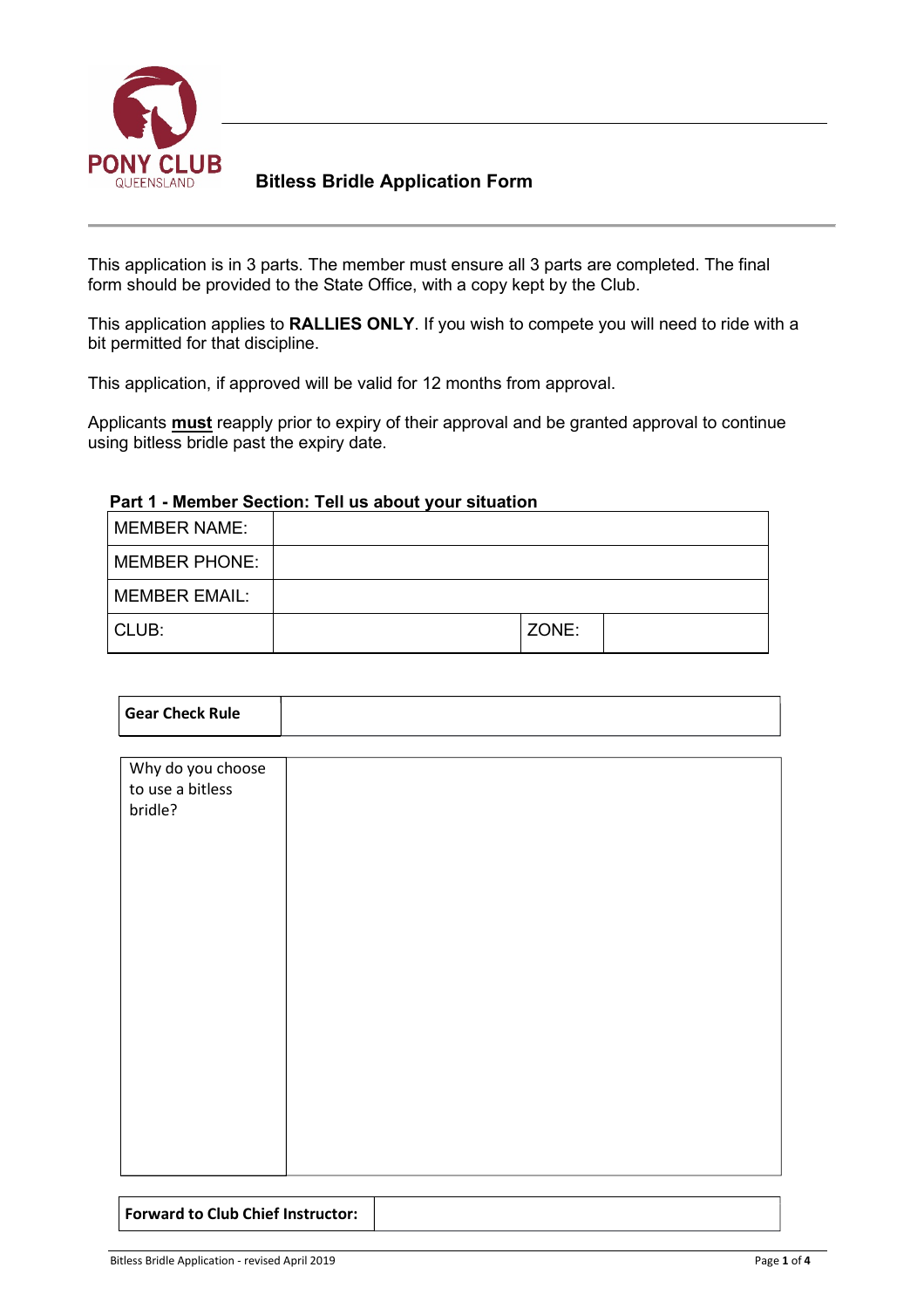



**Dr Cook bitless bridle with sliding chin strap**

## **NOT PERMITTED, for example:**



**Bosal - typically rope or rawhide noseband. Often regarded as an essential part of Western riding.**



**Rope bridle - head collars made from the same material are not recommended as these can self tighten if caught.**



**A sidepull bridle which is a very kind bitless bridle.**



**Often referred to as a Hackamore, it operates on a leverage system and can exert very strong pressure on the nose and jaw.**



**A bitless bridle (Nurtural) with crossed straps under the jaw. Said to hug the face but it is very difficult for the rider to give a release, as a reward, from the crossed straps in a timely fashion.**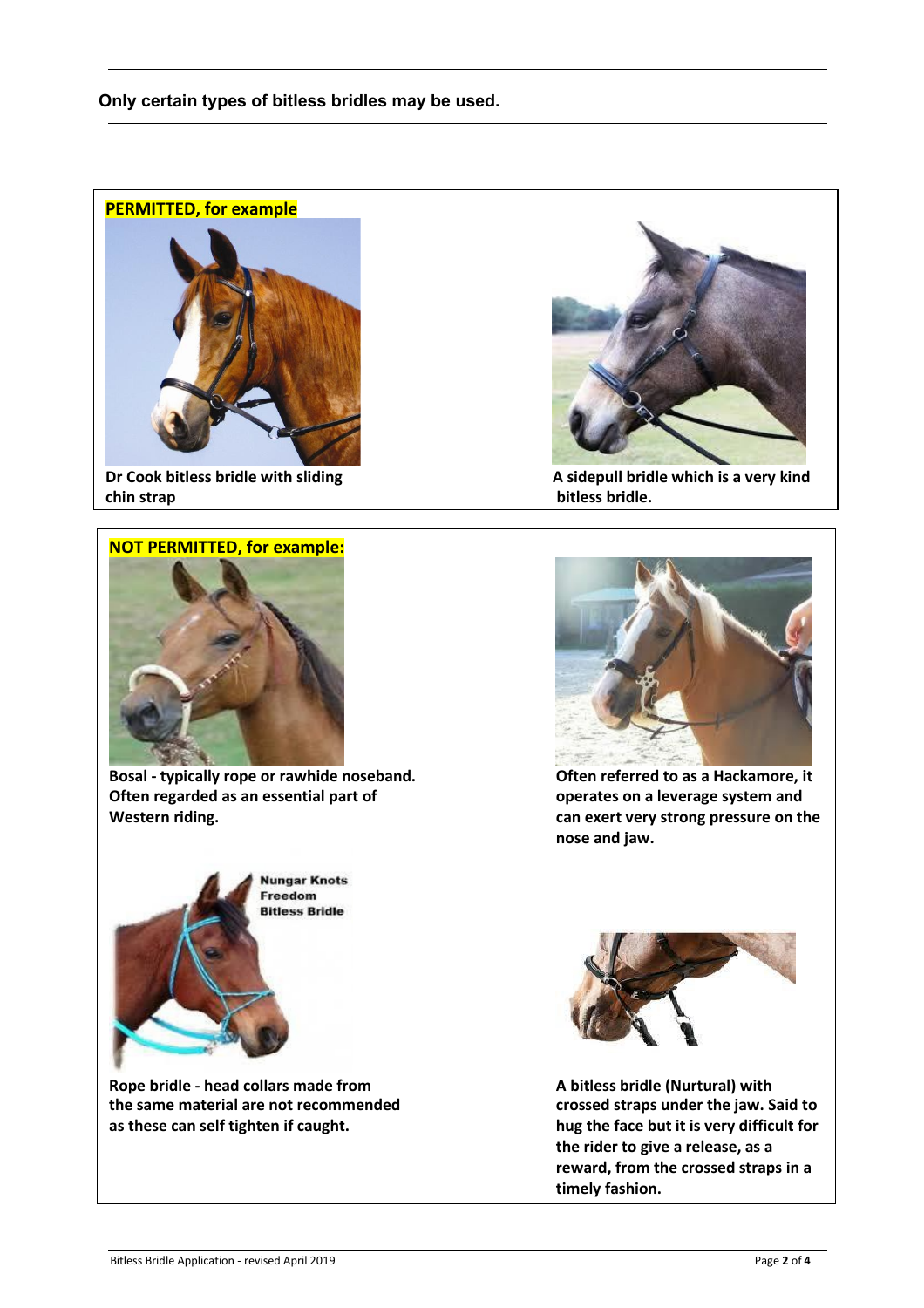| <b>Part 2: Club Section</b>                                                                                                                                                                                                                                   |                                            |        |  |           |    |
|---------------------------------------------------------------------------------------------------------------------------------------------------------------------------------------------------------------------------------------------------------------|--------------------------------------------|--------|--|-----------|----|
| <b>CLUB CHIEF</b><br>COACH:                                                                                                                                                                                                                                   |                                            |        |  |           |    |
| EMAIL:                                                                                                                                                                                                                                                        |                                            | PHONE: |  |           |    |
| Coach                                                                                                                                                                                                                                                         | This application is supported by the Chief | Yes    |  | <b>No</b> |    |
| The reasoning behind this application:                                                                                                                                                                                                                        |                                            |        |  |           |    |
|                                                                                                                                                                                                                                                               |                                            |        |  |           |    |
| Applicant observed riding the horse in the<br>bitless bridle at halt, walk,, trot, canter and is<br>able to control the horse in a group riding<br>session in participating disciplines - Troop<br>Drill, Showjumping, Flat Riding, Sporting etc.<br>(circle) |                                            | Yes    |  |           | No |
| <b>Chief Coach Signature:</b>                                                                                                                                                                                                                                 |                                            |        |  |           |    |
| Forward to Club President:                                                                                                                                                                                                                                    |                                            |        |  |           |    |
| Date:                                                                                                                                                                                                                                                         |                                            |        |  |           |    |
| <b>CLUB PRESIDENT:</b>                                                                                                                                                                                                                                        |                                            |        |  |           |    |
| EMAIL:                                                                                                                                                                                                                                                        |                                            | PHONE: |  |           |    |
| The Club Committee is aware of this<br>application and it is supported.                                                                                                                                                                                       |                                            | Yes    |  | No        |    |
| <b>Club President Signature:</b>                                                                                                                                                                                                                              |                                            |        |  |           |    |
| Forward to Zone Chief Instructor:                                                                                                                                                                                                                             |                                            |        |  |           |    |
| Date:                                                                                                                                                                                                                                                         |                                            |        |  |           |    |
| <b>Part 3: Zone Chief Instructor</b>                                                                                                                                                                                                                          |                                            |        |  |           |    |
| Zone Chief Instructor:                                                                                                                                                                                                                                        |                                            |        |  |           |    |
| Application Received on:                                                                                                                                                                                                                                      |                                            |        |  |           |    |
| <b>Review Date:</b>                                                                                                                                                                                                                                           |                                            |        |  |           |    |
|                                                                                                                                                                                                                                                               | Forward to Regional Director of Coaching:  |        |  |           |    |
|                                                                                                                                                                                                                                                               |                                            |        |  |           |    |

| Regional Director of<br>Coaching:               |             |
|-------------------------------------------------|-------------|
| Application Received on:                        |             |
| <b>Review Date:</b>                             |             |
| Signature:                                      |             |
| Forward to State Chief Instructor               |             |
| Date:                                           |             |
|                                                 |             |
| Bitless Bridle Application - revised April 2019 | Page 3 of 4 |